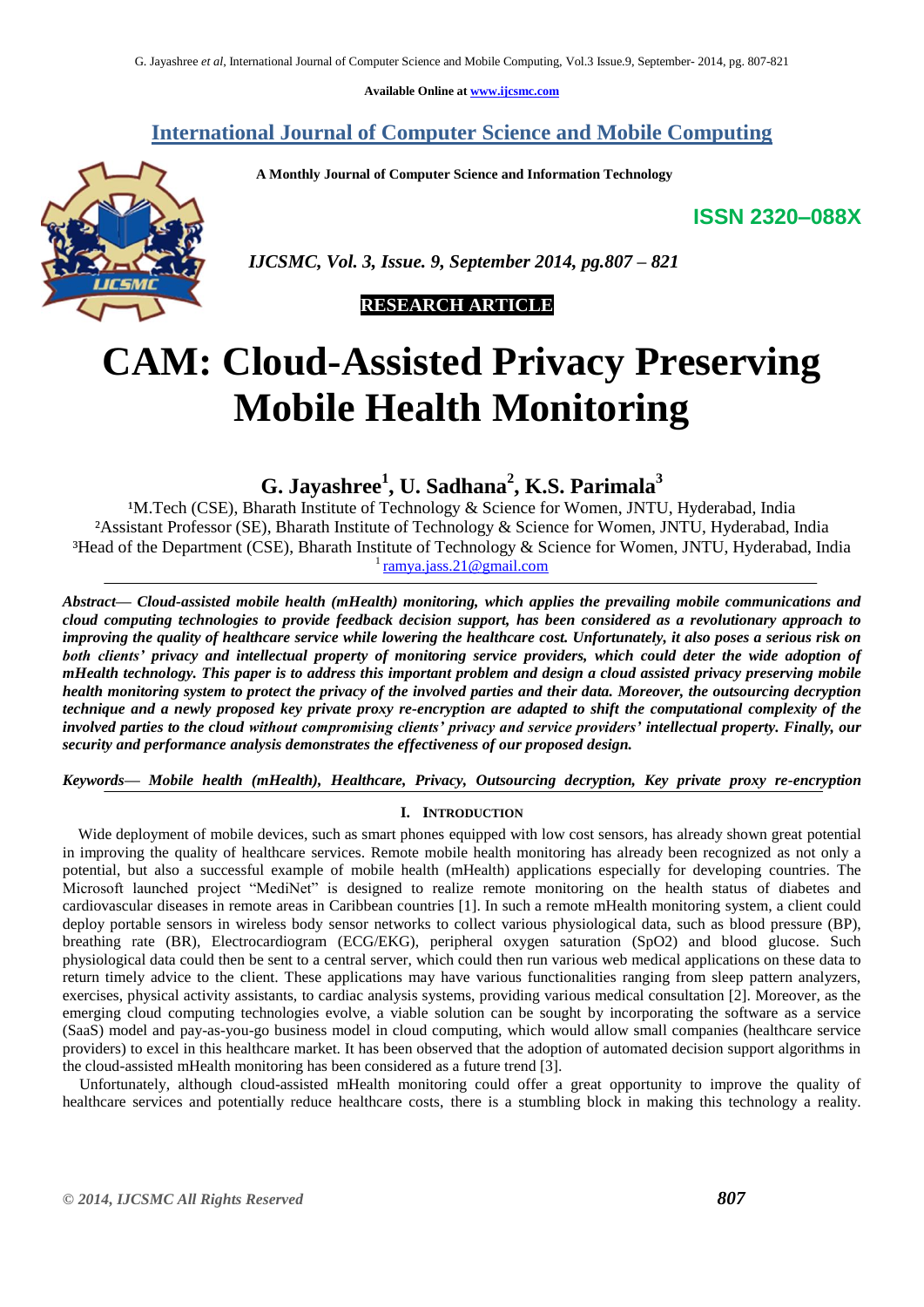Without properly addressing the data management in an mHealth system, clients' privacy may be severely breached during the collection, storage, diagnosis, communications and computing. A recent study shows that 75% Americans consider the privacy of their health information important or very important [4]. It has also been reported [5] that patients' willingness to get involved in health monitoring program could be severely lowered when people are concerned with the privacy breach in their voluntarily submitted health data. This privacy concern will be exacerbated due to the growing trend in privacy breaches on electronic health data.

 Although the existing privacy laws such as HIPAA (Health Insurance Portability and Accountability Act) provide baseline protection for personal health record, they are generally considered not applicable or transferable to cloud computing environments [6]. Besides, the current law is more focused on protection against adversarial intrusions while there is little effort on protecting clients from business collecting private information. Meanwhile, many companies have significant commercial interests in collecting clients' private health data [7] and sharing them with either insurance companies, research institutions or even the government agencies. It has also been indicated [8] that privacy law could not really exert any real protection on clients' data privacy unless there is an effective mechanism to enforce restrictions on the activities of healthcare service providers. Traditional privacy protection mechanisms by simply removing clients' personal identity information (such as names or SSN) or by using anonymization technique fails to serve as an effective way in dealing with privacy of mHealth systems due to the increasing amount and diversity of personal identifiable information [9]. It is worth noting that the collected information from an mHealth monitoring system could contain clients' personal physical data such as their heights, weights, and blood types, or even their ultimate personal identifiable information such as their fingerprints and DNA profiles [10]. According to [11], personal identifiable information (PII) is "any information, recorded or otherwise, relating to an identifiable individual. Almost any information, if linked to an identifiable individual, can become personal in nature, be it biographical, biological, genealogical, historical, transactional, locational, relational, computational, vocational, or reputational". In other words, the scope of PII might not necessarily be restricted to SSN, name and address, which are generally considered as PII in the traditional sense. Indeed, the state of the art re-identification techniques [12], [13] have shown that any attribute could become personal identifiable information in practice [9]. Moreover, it is also noted that although some attribute may be uniquely identifying on its own, "any attribute can be identifying in combination with others, while no single element is a (quasi)identifier, any sufficiently large subset uniquely identifies the individual" [12]. The proposed mobile health monitoring scenario provides a good opportunity for adversaries to obtain a large set of medical information, which could potentially lead to identifying an individual user. Indeed, several recent works [14]–[16] have already shown that even seemingly benign medical information such as blood pressure can be used to identify individual users. Furthermore, it is also observed that future mobile health monitoring and decision support systems might have to deal with other much more privacy-sensitive features such as DNA profiles [17], from which an adversary may be able to re-identify an individual user [18], [19]. Traditionally, the privacy issue is tackled with anonymization technique such as *k*-anonymity or *l*-diversity. However, it has been indicated that these techniques might be insufficient to prevent re-identification attack [9]. The threat of re-identification is so serious that legal communities [20] have already been calling for more sophisticated protection mechanism instead of merely using anonymization. We believe that our proposed cryptographic based systems could serve as a viable solution to the privacy problems in mHealth systems, and also as an alternative choice for those privacy-aware users.

 In this paper, we design a cloud-assisted mHealth monitoring system (CAM). We first identify the design problems on privacy preservation and then provide our solutions. To ease the understanding, we start with the basic scheme so that we can identify the possible privacy breaches. We then provide an improved scheme by addressing the identified privacy problems. The resulting improved scheme allows the mHealth service provider (the company) to be offline after the setup stage and enables it to deliver its data or programs to the cloud securely. To reduce clients' decryption complexity, we incorporate the recently proposed outsourcing decryption technique [25] into the underlying multi-dimensional range queries system to shift clients' computational complexity to the cloud without revealing any information on either clients' query input or the decrypted decision to the cloud. To relieve the computational complexity on the company's side, which is proportional to the number of clients, we propose a further improvement, leading to our final scheme. It is based on a new variant of key private proxy reencryption scheme, in which the company only needs to accomplish encryption once at the setup phase while shifting the rest computational tasks to the cloud without compromising privacy, further reducing the computational and communication burden on clients and the cloud.

## **II. SYSTEM MODEL AND ADVERSARIAL MODEL**

 To facilitate our discussion, we first elaborate our cloud assisted mHealth monitoring system (CAM). CAM consists of four parties: the cloud server (simply the cloud), the company who provides the mHealth monitoring service (i.e., the healthcare service provider), the individual clients (simply clients), and a semi-trusted authority (TA). The company stores its encrypted monitoring data or program in the cloud server. Individual clients collect their medical data and store them in their mobile devices, which then transform the data into attribute vectors. The attribute vectors are delivered as inputs to the monitoring program in the cloud server through a mobile (or smart) device. A semi-trusted authority is responsible for distributing private keys to the individual clients and collecting the service fee from the clients according to a certain business model such as pay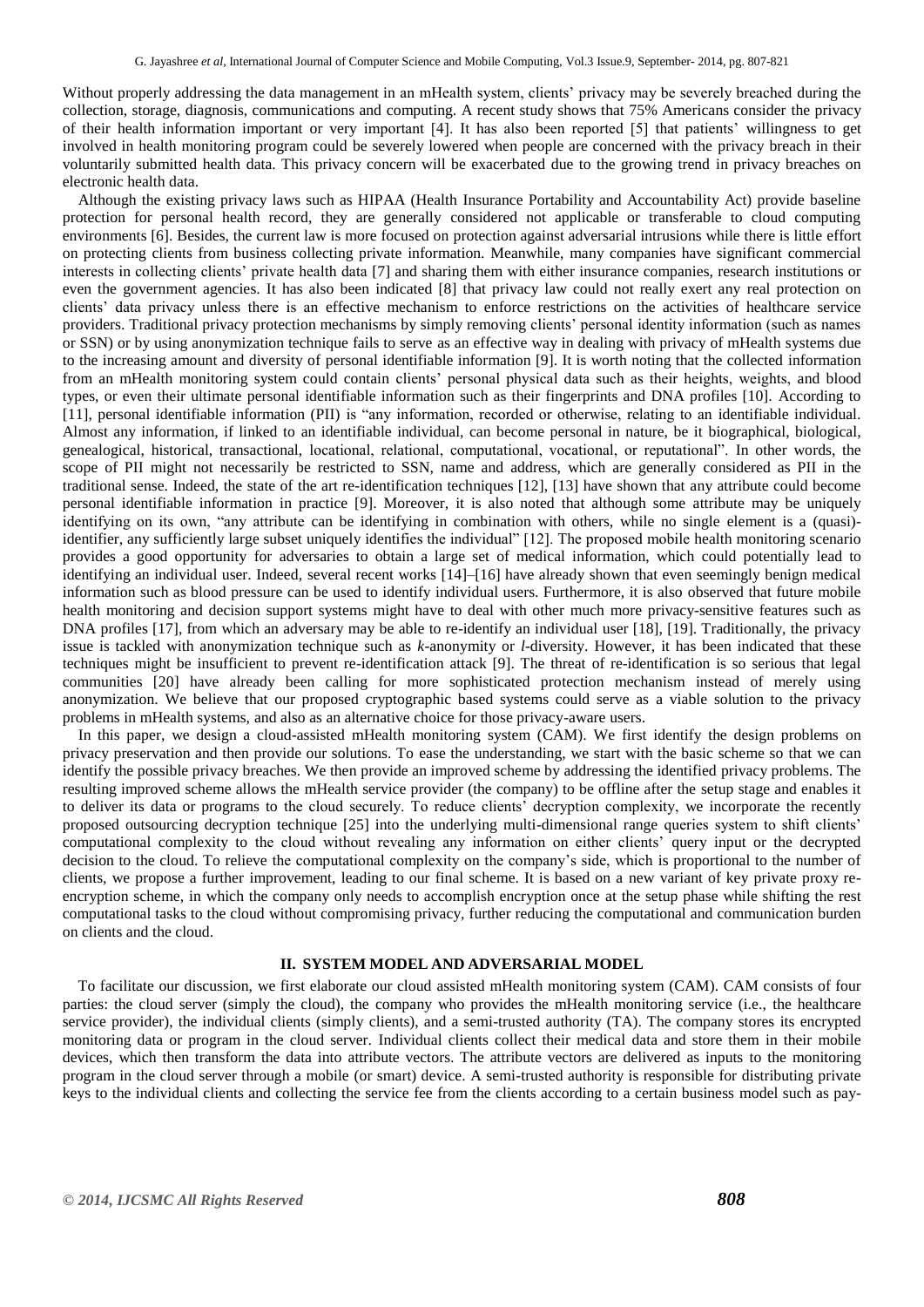as-you-go business model. The TA can be considered as a collaborator or a management agent for a company (or several companies) and thus shares certain level of mutual interest with the company. However, the company and TA could collude to obtain private health data from client input vectors. We assume a neutral cloud server, which means it neither colludes with the company nor a client to attack the other side. This is a reasonable model since it would be in the best business interest of the cloud not to be biased. We admit that it remains possible for the cloud to collude with other malicious entities in our CAM, and we leave the CAM design under these stronger models as future work. We also do not assume that an individual client colludes with other clients. Our security model does not consider the possible side-channel attack [26], [27] due to the co-residency on shared resources either because it could be mitigated with either system level protection [27] or leakage resilient cryptography [28]. CAM assumes an honest but curious model, which implies all parties should follow the prescribed actions and cannot be arbitrarily malicious.



Branching program  $Fig. 1.$ 

 In the following, we briefly introduce the four major steps of CAM: Setup, Store, TokenGen and Query. We only illustrate the functionality of these components in this section while leaving the details in later sections. At the system initialization, TA runs the Setup phase and publishes the system parameters. Then the company first expresses the flow chart of the mHealth monitoring program as a branching program (see Sec. III-B for detail), which is encrypted under the respective directed branching tree. Then the company delivers the resulting ciphertext and its company index to the cloud, which corresponds to the Store algorithm in the context.

When a client wishes to query the cloud for a certain mHealth monitoring program, the *i*-th client and TA run the TokenGen algorithm. The client sends the company index to TA, and then inputs its private query (which is the attribute vector representing the collected health data) and TA inputs the master secret to the algorithm. The client obtains the token corresponding to its query input while TA gets no useful information on the individual query.

 During the last phase, the client delivers the token for its query to the cloud, which runs the Query phase. The cloud completes the major computationally intensive task for the client's decryption and returns the partially decrypted ciphertext to the client. The client then completes the remaining decryption task after receiving the partially decrypted ciphertext and obtains its decryption result, which corresponds to the decision from the monitoring program on the clients' input. The cloud obtains no useful information on either the client's private query input or decryption result after running the Query phase. Here, we distinguish the query input privacy breach in terms of what can be inferred from the computational or communication information. CAM can prevent the cloud from deducing useful information from the client's query input or output corresponding to the received information from the client. However, the cloud might still be able to deduce side information on the client's private query input by observing the client's access pattern. This issue could be resolved by oblivious RAM technique [29], but this is out of the scope of this paper.

## **III.SOME PRELIMINARIES AND SECURITY BUILDING BLOCKS**

#### A. *Bilinear Maps*

Pairing is crucial to our design, which would further serve as the building blocks of our proposed CAM. A pairing is an efficiently computable, non-degenerate function,  $e : G \times G \rightarrow GT$ , with the bilinearity property:  $e(gr, gs) = e(g, g)rs$  for any *r*, *s* <sup>∈</sup> Z∗*q* , the finite field modulo *q*, where G, and G*T* are all multiplicative groups of prime order *q*, generated by *g* and *e*(*g, g*), respectively. It has been demonstrated that the proposed IBE is secure under the decisional bilinear Diffie- Hellman (DBDH)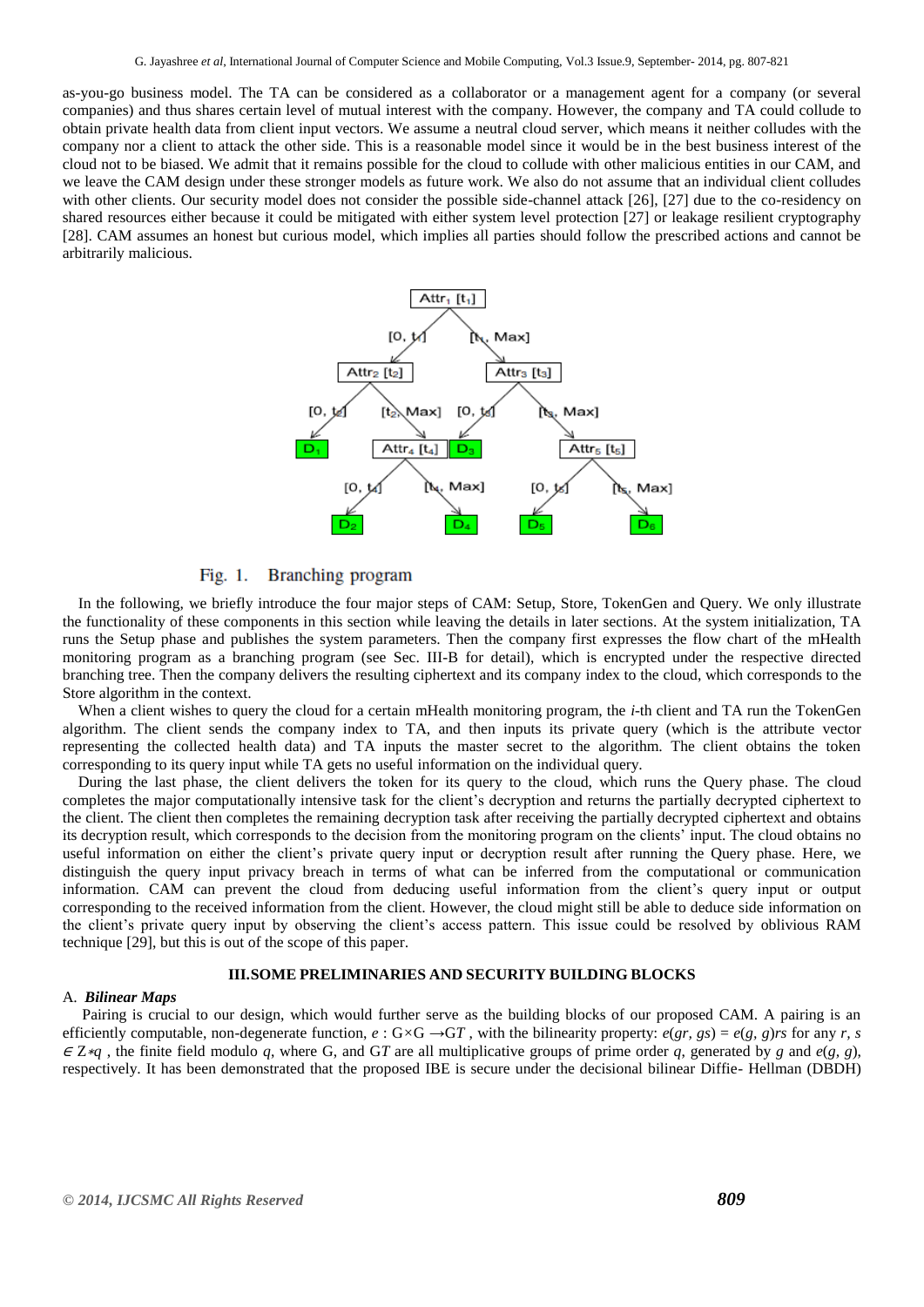assumption (which states that in the IBE setting, given (*g, ga, gb, gc, S*), it is computationally difficult to decide whether  $S = q^{abc}$ ). Details can be found in [30].

## *B. Branching program*

In this section, we formally describe the branching programs [31], which include binary classification or decision trees as a special case. We only consider the binary branching program (as shown in Fig. 1) for the ease of exposition since a private query protocol based on a general decision tree can be easily derived from our scheme. Let  $v=(v1, \dots, vn)$  be the vector of clients' attributes. To be more specific, an attribute component *vi* is a concatenation of an attribute index and the respective attribute value. For instance, A//KW1 might correspond to "blood pressure: 130". Those with a blood pressure lower than 130 are considered as normal, and those above this threshold are considered as high blood pressure. Each attribute value is an *C*-bit integer. In this paper, we choose *C* to be 32, which should provide enough precision in most practical scenarios. A binary branching program is a triple ⟨*{*p1*, · · · ,* p*k}, L,R*⟩. The first element is a set of nodes in the branching tree. The non-leaf node p*i*  is an intermediate decision node while leaf node p*i* is a label node. Each decision node is a pair (*ai, ti*), where *ai* is the attribute index and *ti* is the threshold value with which *vai* is compared at this node. The same value of *ai* may occur in many nodes, i.e., the same attribute may be evaluated more than once. For each decision node *i*,  $L(i)$  is the index of the next node if  $\text{val} \leq t$ ;  $R(i)$  is the index of the next node if *vai*  $> ti$ . The label nodes are attached with classification information. To evaluate the branching program on some attribute vector v, we start with p1. If  $val \leq t$ , set  $h = L(1)$ , else  $h = R(1)$ . Repeat the process recursively for p*h*, and so on, until one of the leaf nodes is reached with decision information.



Fig. 2. Using branching program to represent a real monitoring program in MediNet project

 To illustrate how a practical monitoring program can be transformed into a branching program, we use the monitoring program introduced in the MediNet project [32], [33] to construct a branching program as shown in Fig. 2. The MediNet aims to provide automatic personalized monitoring service for patients with diabetes or cardiovascular diseases. Clients input their related health data such as systolic blood pressure (BP), whether they missed daily medications or had an abnormal diet, and the energy consumption of physical activity to the decision support system, which will then return a recommendation on how the clients can improve their conditions. For instance, assume a hypertension patient inputs an attribute vector consisting of the following elements "[Systolic BP: 150, Missed one medication=0 (indicating hedid miss the medication), Energy Expenditure: 900 kcal, salt intake: 1000 milligrams]" and the respective threshold is " $t_1 = 130$ ,  $t_2 = 0$ ,  $t_3 = 700$ *kcal*,  $t_4 = 1500$ ". The recommendation returned from the monitoring program (Fig. 2) would be "*D4,D5,D6*" (by following the path through comparing each attribute element with the respective threshold at each node), which indicates the clients need to "notify next" kin, modify daily diet, and take regular medication". The health data related to the input attribute vector can be sampled either by a portable sensor or input by the client.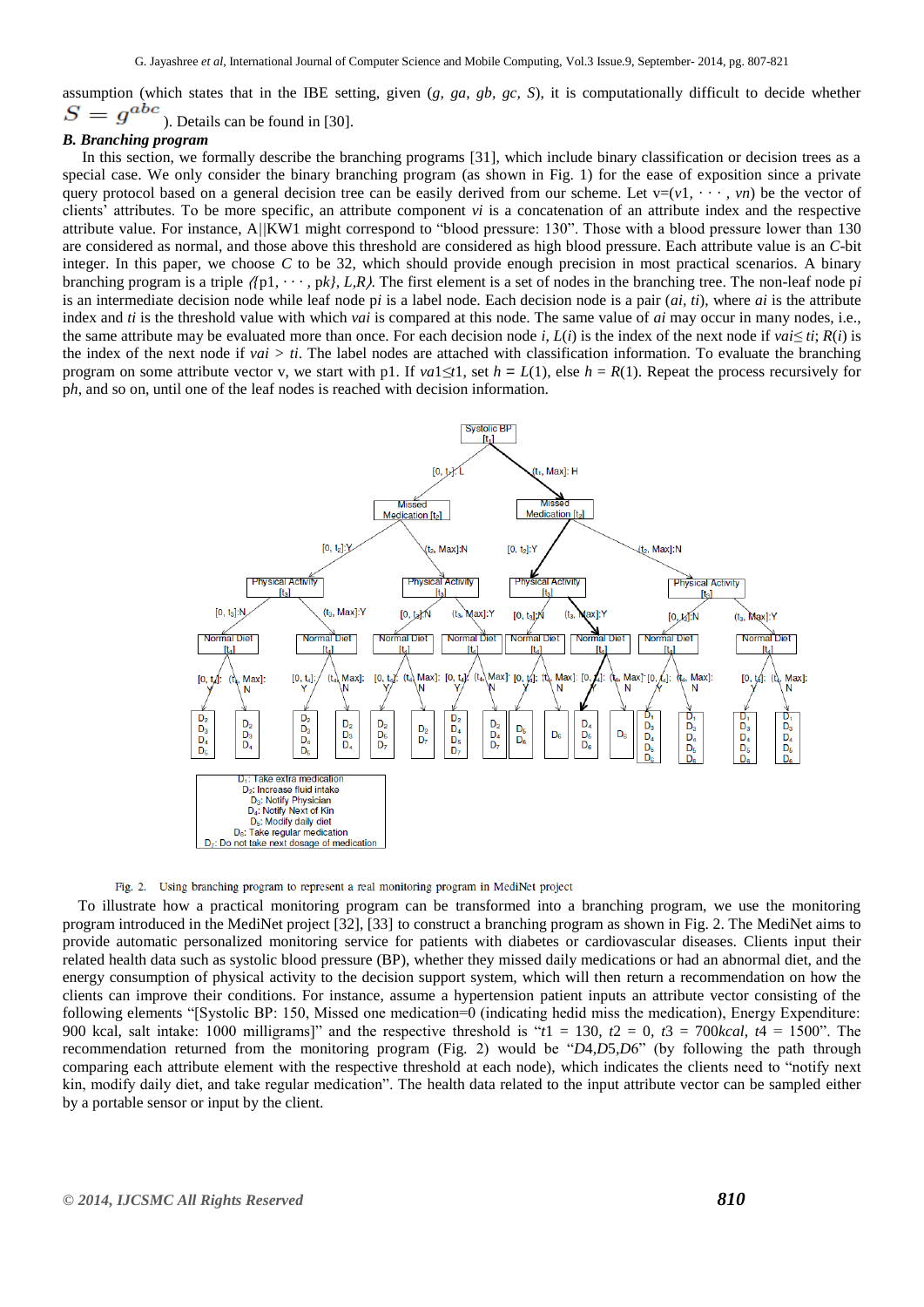

Fig. 3. Basic idea of MDRQ

#### C. *Homomorphic encryption*

Homomorphic encryption is widely used as an underlying tool for constructing secure protocols in the literature [34], [35]. CAM adopts a semantically secure additively holomorphic public-key encryption technique. Intuitively, for monomorphic encryption HEnc( $\cdot$ ), given two encrypted messages HEnc( $m$ 1) and HEnc( $m$ 2), the encryption of the addition of the two underlying messages can be computed additively as follows: HEnc $(m1+m2)$  = HEnc $(m1)$  \*HEnc $(m2)$ , where  $\star$  is the corresponding operation in the cipher text space. A typical additively homomorphic encryption scheme was proposed by Parlier cryptosystem [36], [37]. Homomorphic encryption enables a client to obtain the token corresponding to the input attribute vectors obliviously from TA.

## D. *Multi-dimensional range queries based anonymous IBE*

Since Multi-dimensional range queries (MDRQs) are used in our proposed scheme, we briefly describe MDRQs here. MDRQs were first proposed by Shi *et al* [38], which has been further adapted [39] to construct a reputation-based encryption scheme. In MDRQs system, a sender encrypts a message under a range [*r*1*, r*2] (or a *C*-bit data *v*), and a receiver with the privacy key corresponding to the range [*r*1*, r*2] (or a *C*-bit data *v*) can decrypt the underlying message. The generated cipher text can guarantee the privacy of both the underlying message and the respective range or data under which the message is encrypted.

 The basic idea of MDRQs is as follows: a *C*-level binary tree is employed to represent the *C*-bit data (or the range). The root of this binary tree is labelled as ⊥. The left child node of a non-leaf node *s* is labelled as *s*0 and the right child node is labelled as *s*1. As a result, all the leaves from left to right will be labelled with a binary string from 0,  $0, \cdots, 0$  to 1,  $1, \cdots, 1$ , corresponding to all the possible *C*-bit data. To represent a range  $[r1, r2] \subseteq [0, 2C-1]$ , a minimum set of roots of sub trees covering all the leaf nodes in this range is used. Take a system with 3-bit data for instance (Fig. 3), the minimum root set to represent a range [001*,* 100] is *S*[001*;*100] = *{*001*,* 01*,* 100*}*.

 Apparently, the minimum root representation set is unique for a specific range and contains only at most *C* elements [38]. To represent a *C*-bit data *v*, we first find the respective leaf node, then use the collection of all nodes on the path from the root to this leaf node. As shown in Fig. 3, the collection  $S010 = \{ \perp, 0, 01, 010 \}$  represents 010. In order to test whether 010 belongs to the interval [001*,* 100], one only needs to check whether there is an intersection node between the two representation sets. MDRQs can be constructed from an anonymous identity based encryption (A-IBE) scheme [40]. Compared with the traditional IBE scheme where a cipher text can only hide the privacy of the underlying message, the anonymous IBE scheme can hide both the privacy of both the receiver identity and the underlying message. To encrypt a message *m* under a range [*r*1*, r*2] (or a vector *v*), a sender treats each element in *Sr*1*;r*2 (or *Sv*) as an identity in the identity space in the A-IBE scheme and encrypts *m* under all those identities one by one. The receiver with a *C*-bit data *v* (or a range [*r*1*, r*2]) obtains private keys corresponding to all the identities in *Sv* (or *S*[*r*1*;r*2]) securely from TA. Thus, only when a receiver's id falls into the range can he decrypt the message since this is the only case when there is an intersection identity id between *S*[*r*1*;r*2] and *Sv*.

 MDRQs play a vital role in our CAM design because all the comparisons between the client input vector and the respective thresholds at intermediate decision nodes are implemented using MDRQs. At each decision node *ai*, the respective threshold *ti*  is represented as two minimum root sets: [0*, ti*] and (*ti,Max*]. For instance, the systolic BP threshold *t*1 =130 in the example in Sec. III-B can be represented by the two root sets in a binary tree of 8 levels using the representation approach introduced earlier. The index of the next decision node (or the decision results of the label node) is encrypted under the respective range. Meanwhile, the respective client input, i.e., BP=150, is represented as a path node set. Then, the decryption result of MDRQs determines the index of the next node.

#### E. *Decryption outsourcing*

The pairing-based IBE system [30] and its extensions such as attribute-based encryption [41], [42] has a reputation of costly decryption workload due to the bilinear paring operations in the decryption steps. Moreover, the pairing computation is considered to be especially computationally intensive for resource-constrained mobile phones. For example, for a chosen pairing function, the computation time on a PC with 2.40GHz Intel(R) Core 2 Quad, 3 GB RAM, and Windows 7 is 14*.*65ms while that on an Android 2.3.2 with 1GHz ARM Cortex A8 and 512 MB RAM is as high as 332*.*9 ms. Thus, we seek decryption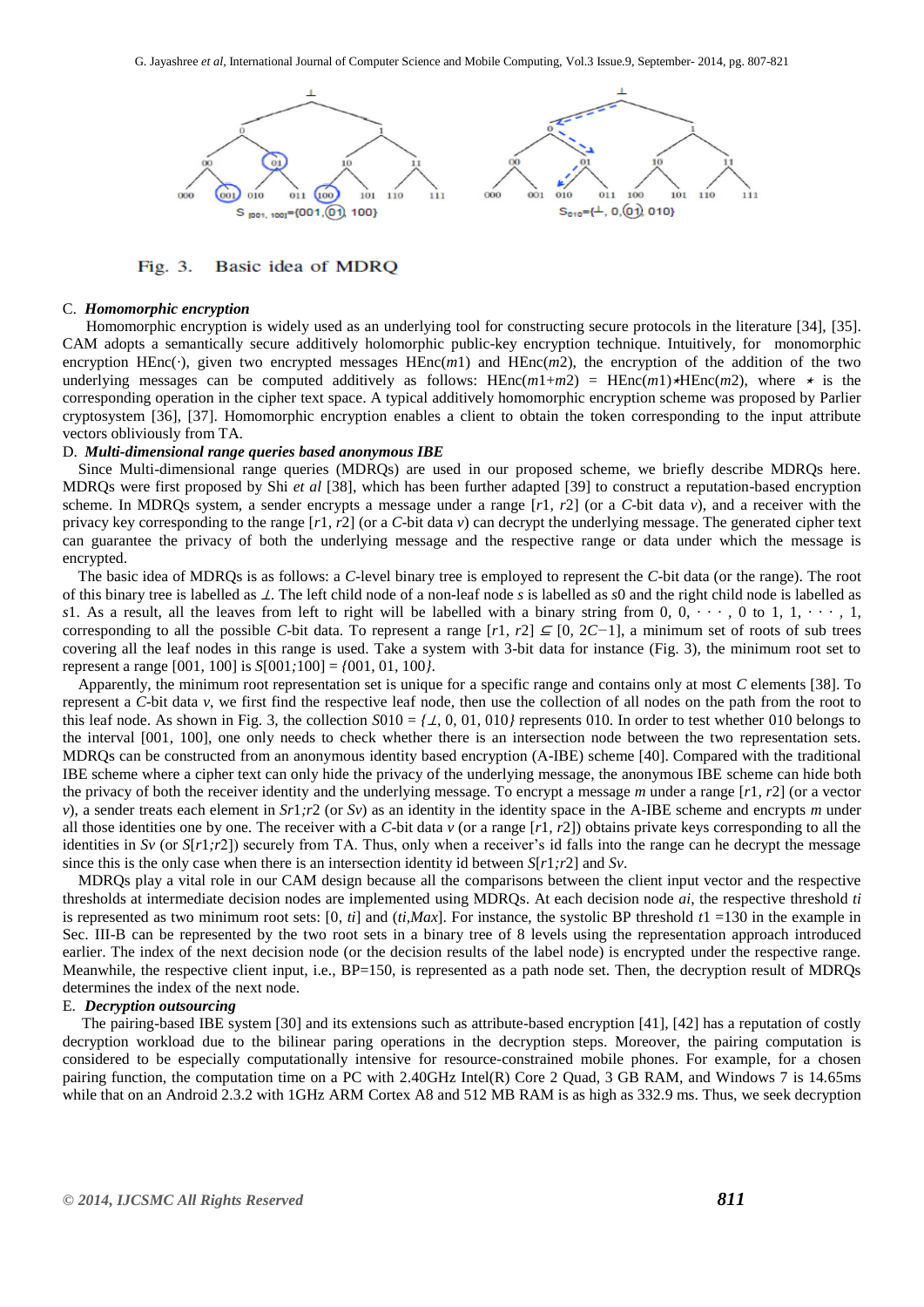outsourcing to ease the computational complexity. The decryption outsourcing in ABE was first proposed by Green *et al* [25]. It enables a client to transform his secret key to the transformation key and then delegates it to an untrusted server (e.g., a cloud) to use it to transform the original cipher text into an El Gamal encryption of the original message. The client only needs to compute simple exponentiation operations to obtain the underlying message. In CAM, we intend to apply the outsourcing decryption technique to MDRQs based on the BF-IBE scheme. The BF-IBE based outsourcing decryption is shown as follows. AnonSetup(1): This algorithm is exactly the same as the original BF-IBE.AnonMaskExtract(id, msk): This algorithm is performed by TA and a client. The client chooses a random number  $z \in Za$ , then computes  $H1(\text{id})z$ , and deliver  $H1(\text{id})z$  to TA, who will output a transformation key corresponding to id: tkid =*H*1(id)*zs*. The client keeps *z* as its private key skid. AnonEnc(id, *PP,m*): This algorithm is exactly the same as the original BF-IBE and output *C*id = (*c*1*, c*2*, c*3). Transform(*Cid*, tkid): This algorithm is performed by the cloud. The cloud parses *C*id = (*c*1, *c*2, *c*3) and then computes  $w = e$ (tkid, *c*1). Then it outputs the transformed cipher text *C'*id = (*c'* 1*, c'* 2*, c'* 3) = (*w, c*2*, c3*). AnonMaskDecryption(*C'* id, *z*): This algorithm is performed by the client. Upon receiving the input of a cipher text *C′* id under id together with his secret *z*, the client parses *C′* id  $=(c' 1, c' 2, c' 3)$  and compute  $u = c' 1$  1=z, then recovers  $\sigma = c' 2 \oplus H2(u)$ . Then the message *m* can be obtained by  $m = c' 3 \oplus$ *H*4(*σ*). It can be easily verified that the above scheme is indeed correct. We observe that in this construction the lient only needs to compute one exponentiation in order to obtain the message, and the costly pairing operation is completed by the cloud. It can be shown as done in [25] that our proposed BFIBE with outsourcing decryption is secure against replayable Chosen cipher text attack (CCA), which implies that the following mask privacy: TA obtains no useful information on the client's identity id since *H*1(id)*z* is just a random element to TA under random oracle model. Neither does the cloud obtain any useful information on the client's decryption result or the client identity id since the transformation key tkid = *H*1(id)*zs* reveals nothing on id either. *F. Key private proxy re-encryption (PRE)*

Another technique we will use is the proxy re-encryption (PRE), which was first proposed by Blaze et al. [43], and further formalized by Ateniese et al. [44]. Proxy re-encryption allows an untrusted proxy server with a re-encryption key (rekey) *rkA→B* to transform a cipher text (also known as first level cipher text) encrypted for Alice (delegator) into one (second level cipher text) that could be decrypted by Bob (delegatee) without letting the proxy obtain any useful information on the underlying message. Proxy re-encryption can be categorized according to various properties: unidirectional or bidirectional, non-interactive or interactive, collusion resistant or not, key private or not, and transferable or non-transferable. In our scheme, we emphasize two most relevant properties: unidirectionality and key privateness. *Unidirectionality* means that delegation from *A → B* does not allow delegation in the opposite direction. *Key privateness* implies that given the rekey *rkA→B*, the proxy deduces no information on either the identity of the delegator or the delegate. In CAM, the monitoring program delivered by the company is encrypted using an MDRQs scheme and the cipher text is stored in the untrusted cloud. The company then delivers several encryption keys to the cloud. The key private property can guarantee that no useful information about the underlying identities, corresponding to the thresholds of the intermediate nodes, is leaked to the cloud. By adapting proxy re-encryption, we intend to reduce the encryption workload for the company.

 Although proxy re-encryption has been recognized as an important tool for access control on the cloud, we believe another property *re-key generation efficiency* should be added to the proxy re-encryption scheme in order to render it as a more efficient tool for outsourcing encryption to the cloud. *Rekey generation efficiency* basically means that the computation of the re-key generation should be much less than that of the first level encryption in PRE, which is extremely useful when the proxy reencryption scheme serves to outsource massive public key encryption operations. In our scheme, we devise a new ID-based key private proxy re-encryption scheme with lower cost of re-key generation comparing with the original encryption algorithm. Different from the traditional identity-based PRE system [45], our rekey generation algorithm is run by TA rather than the company. The company is required to obtain the secret keys for the identity *A* from TA in the traditional ID-based PRE scheme, which means *A* is known to TA. We further let TA know the identities of both *A* and *B*. As a result the improved rekey generation is much more efficient than the traditional rekey generation.

## **IV. CAM DESIGN**

 We are ready to present our design *CAM: cloud-assisted privacy preserving mHealth monitoring system*. To illustrate the fundamental idea behind this design, we start with the basic scheme, and then demonstrate how improvements can be made step-by-step to meet our design goal. Some of the variables in the following illustration may have already been defined in the previous sections. The system time is divided into multiple time periods, called *slots*, each of which can last a week or a month depending on specific application scenarios. There is an estimated maximum number of users N requesting access to the monitoring program in any given slot. When a client attempts to access the program, it is assigned an index  $i \in [1,N]$  by TA A. *Basic CAM*

The following basic scheme runs the BF-IBE system as a sub-routine and is the fundamental building block in our overall design.

 Setup: This algorithm is performed by TA, which publishes the system parameters for the BF-IBE scheme. Store: This algorithm is performed by the company. For each node p*j* whose child nodes are not leaf nodes, the company runs  $CL(i)$ AnonEnc(id,  $PP, L(j)$ ) and  $CR(j) = AnonEnc(id, PP, R(j))$  to encrypt the child node indices under id with either id  $\in S[0, t_j]$  or id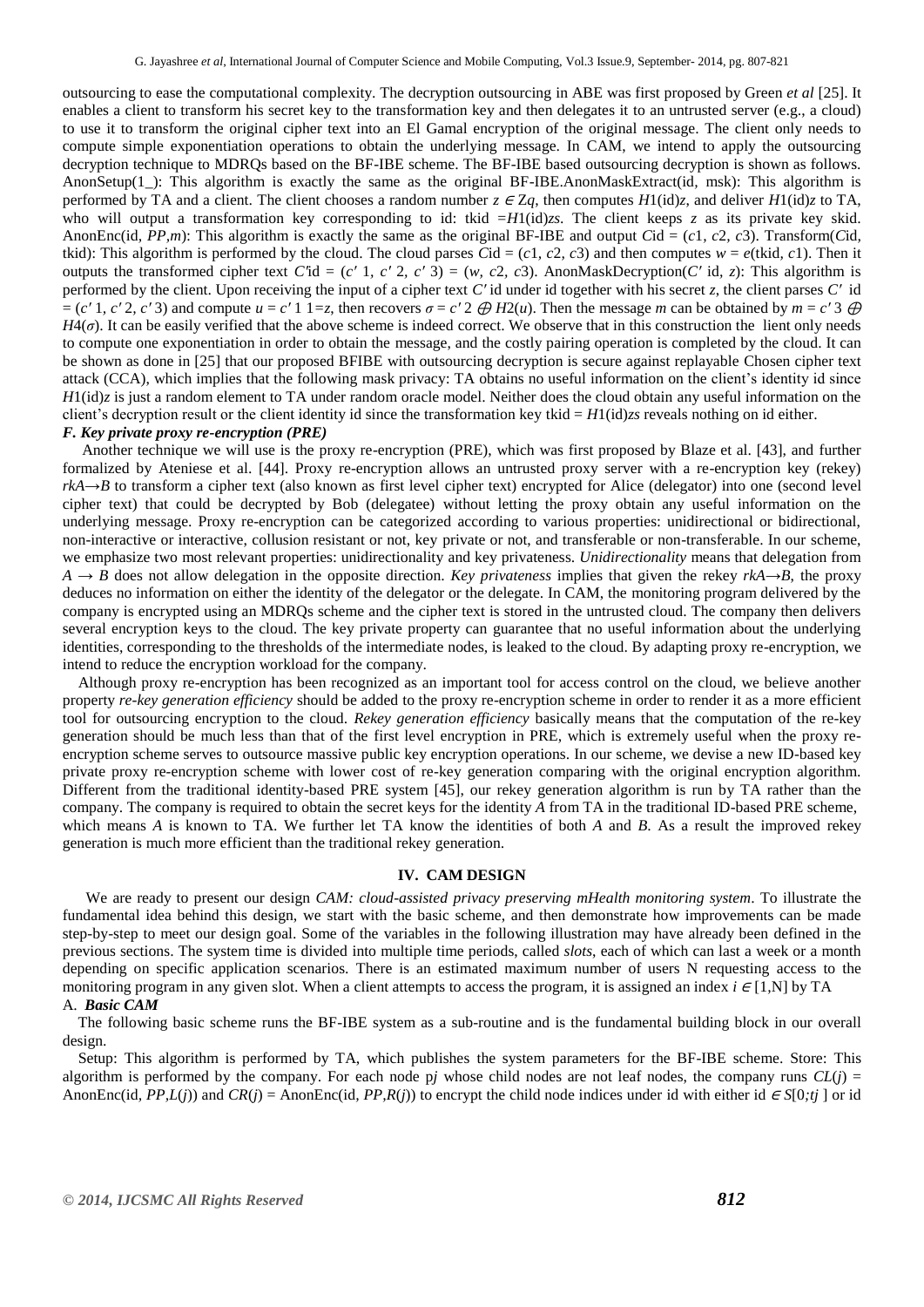$\epsilon$  *S*[ $t$ *j*+1*;Max*], respectively. When the child nodes of p*j* are leaf nodes, the company generates the ciphertext as  $CL(j)$  = AnonEnc(id,  $PP, mL(j)$ ) and  $CR(j) =$  AnonEnc(id,  $PP, mR(j)$ ), where  $mL(j)$  and  $mR(j)$  denote the attached information at the two leaf nodes, respectively. All the generated cipher texts are delivered and stored in the cloud.

TokenGen: To generate the private key for the attribute vector  $v=(v_1, \cdots, v_n)$ , a client first computes the identity representation set of each element in v and delivers all the *n* identity representation sets to TA. Then TA runs the AnonExtract(id, msk) on each identity id  $\epsilon$  *Svi* in the identity set and delivers all the respective private keys sk*vi* to the client. Query: A client delivers the private key sets obtained from the TokenGen algorithm to the cloud, which runs the AnonDecryption algorithm on the cipher text generated in the Store algorithm. Starting from p1, the decryption result determines which ciphertext should be decrypted next. For instance, if  $v1 \in [0, t1]$ , then the decryption result indicates the next node index  $L(i)$ . The cloud will then use  $skv(L(i))$  to decrypt the subsequent ciphertext  $CL(i)$ . Continue this process iteratively until it reaches a leaf node and decrypt the respective attached information.

#### *B. CAM with Full Privacy Preservation*

 The basic scheme has the following security weakness: first, the identity representation set for a client's attribute vector v is known to TA, and hence TA can easily infer all the client's private attribute vector. Second, the client cannot protect his privacy from the cloud either because the cloud can easily find out the identity representation for the private key sk*vi*,  $i \in [1, n]$  by running identity test in MDRQs. The cloud can simply encrypt a random message under any attribute value *v′* until when it can use skvi to successfully decrypt the ciphertext, which means there is a match between  $v' = vi$  and hence it successfully finds out *vi*. Third, neither can the data privacy of the company be guaranteed since the identity representation of the respective range is revealed to the cloud whenever the decryption is successful due to the match revealing property (see Sec. III-D) of MDRQs.

 The cloud can finally figure out most of the company's branching program since it has the private keys of all the system users. To rectify the weakness of the basic scheme, we provide the following improvement. The high level idea (as shown in Fig. 4) is as follows: in order to avoid leaking the attribute vector to TA, the client obliviously submits his attribute vectors to TA so that he can obtain the respective private keys without letting TA get any useful information on his private vector. The client runs the outsourcing decryption of MDRQs to ensure the cloud completes the major workload while obtaining no useful information on his private keys. On the other hand, the company will permute and randomize its data using homomorphic encryption and MDRQs so that neither the cloud nor a client can get any useful information on its private information on branching program after a single query. Meanwhile, the company is also required to include the randomness in the randomization step in the encryption sent to TA to guarantee that TA can successfully generate tokens for clients. The improvement consists of four steps just as in the basic scheme.We will show how this improvement meets the desired security requirements. Setup: This algorithm is performed by TA, which publishes the public parameter *PP* for the anonymous IBE. Store: This algorithm is performed by the company. Let PRF(*s, i*) be a pseudo-random function (see [46] for detail) which takes as input a secret key *s* and an *i*, i.e., PRF :  $\{0, 1\} \times [1, N * k] \rightarrow \{0, 1\}C + C'$ , where *N* is the maximum number of the clients accessing the company branching program in a time slot. For  $i = 1$  to N, the company first computes  $\delta ij = PRF(s, (i - 1) * k + j)$ , where  $j \in [1, k]$ . For  $j \in [1, k]$ , the company obtains all the identity representation set  $S[0; tj + \_ i j]$  and  $S[tj + \_ i j + 1; Max']$ , where *Max'* denotes the maximum number, i.e.,  $(1,..., 1)C+C'$ . For  $i = 1$  to N, let Qi be a random permutation of  $(1, 2, \dots, k)$  with  $Q*i*[1] = 1$ . For each node p*j* whose children are not leaf nodes, the company selects two symmetric keys  $kQ*i*[*L*(*j*)], kQ*i*[*R*(*j*)].$ Then, it runs the encryption algorithm AnonEnc(id1, PP, kQi[L(j)] //Qi[L(j)]) and AnonEnc(id2, PP, kQi[R(j)] //Qi[R(j)]), where id1  $\in$  *S*[0*;tj*+ *ij* ] and id2  $\in$  *S*[*tj*+ *ij*+1*;Max<sup></sup>*], which will result in two ciphertext sets *CQi*[*L*(*j*)] and *CQi*[*R*(*j*)], respectively. Let  $TC = (CQ_i[L(i)], CQ_i[R(i)]$  /. Then,  $kQ_i[L(i)]$  and  $kQ_i[R(i)]$  are used to encrypt the ciphertexts  $TCQ_i[L(i)]$  and *TCQi*[*R*(*j*)], respectively, using a semantically secure symmetric key encryption scheme 1. This guarantees that the client could have the opportunity to further query one of the child nodes only when its attribute value falls into the respective range.

When p<sub>j</sub> is the parent node of leaf nodes, then the two symmetric keys are used to encrypt the information attached to the two leaf nodes, respectively. The company delivers all the cipher texts, including the public key and symmetric key cipher texts according to the permuted order, to the cloud while delivering both the pseudorandom function PRF(*s, i*), the random permutation function Q*i* and the concerned attributes of the program, i.e., *{a*1*, · · · , ak}*, to TA.

TokenGen: To generate the private keys for the attribute vector  $v=(v1, \dots, vn)$ , the *i*-th client first generates a public/ private key pair for a homomorphic encryption scheme, HEnc(·), and sends the public key and HEnc(*vj*) to TA. For  $j \in [1, k]$ , TA computes HEnc( $vai+\delta ii$ ) from HEnc( $\delta ii$ ) and HEnc( $vaj$ ). Then it applies the permutation function Q*i* to the index set  $\{a1, \dots, a\}$  $ak$ }, and return the ciphertext HEnc(*vaj* +  $\delta$ *ij*) according to the permuted order. The client decrypts the returned ciphertext HEnc(*vaj* +  $\delta$ *ij*) and obtains *vaj* + $\delta$ *ij* for *j* ∈ [1, *k*]. We note that  $\delta$ *ij* statistically hides the respective vector elements *vaj* when *C'* is sufficiently large [31], [47], which would further hide the concerned attribute set of the branching program from the client. The client first decides the identity representation set *Svaj*+<sub>*\_ij*</sub>. For each identity id  $\epsilon$  *Svaj*+*\_ij*, the client runs AnonMaskExtract(id*,* msk) with TA to generate the transformation key tkid. Multiple instances of AnonMaskExtract(id*,* msk) can be run simultaneously in here to guarantee a constant communication round. The generated transformation keys for *Svaj*+*\_ij*  can be delivered directly to the cloud according to the permuted order. Neither TA nor the cloud can obtain any useful information on the underlying identity representation due to the mask privacy of the AnonMaskExtract algorithm in Sec. III-D.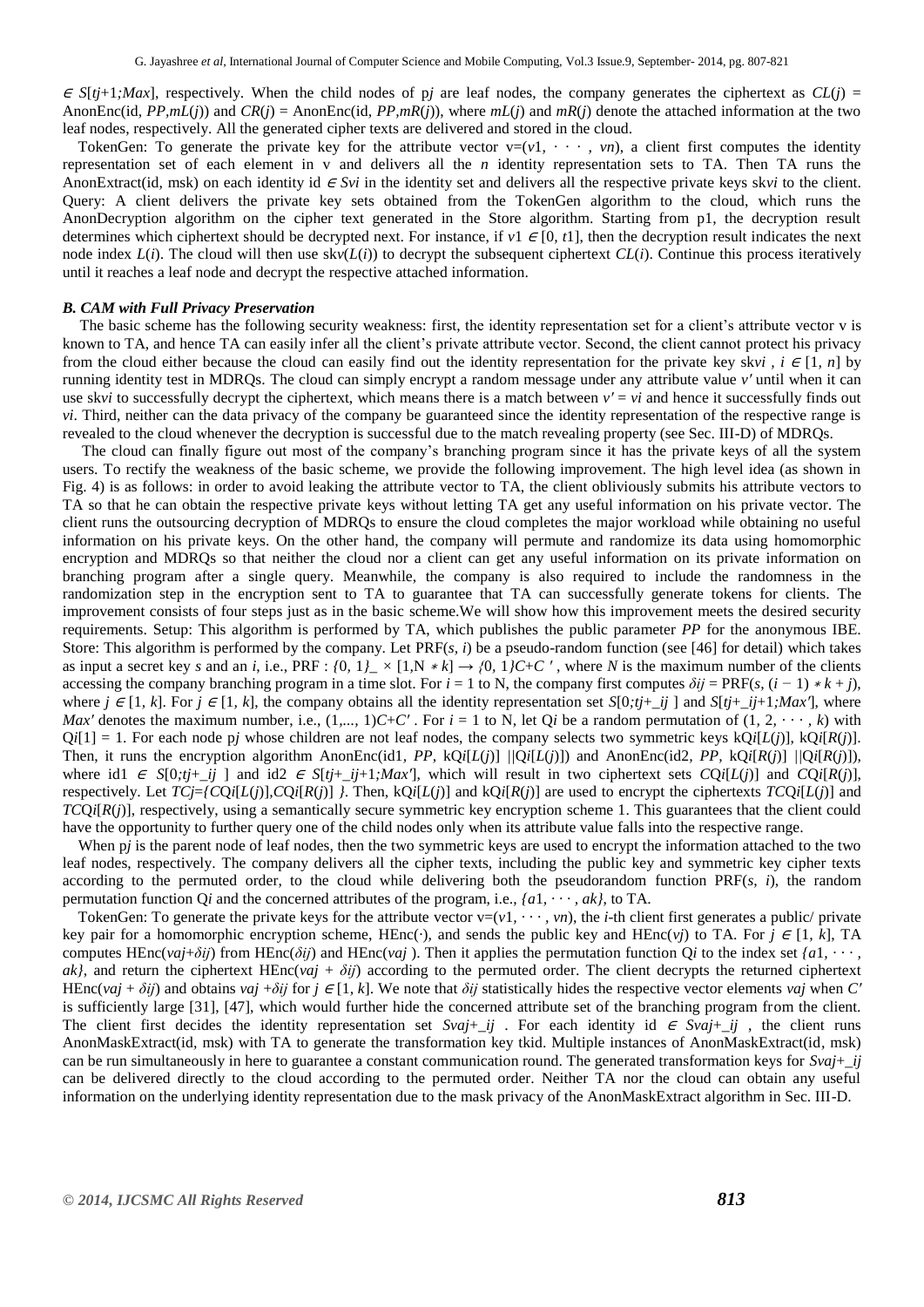

Fig. 4. CAM with Full Privacy Preservation

 We observe that, comparing with the basic scheme, the cloud obtains no useful information on the company's branching program. Due to the usage of permutation function, or the respective randomized thresholds from the pseudo-random function, and the security of the MDRQs system, the cloud obtains no useful information on the order of those intermediate nodes either. The cloud cannot find out the query vector v by performing identity test either because the transformation keys the cloud obtains during the query process cannot be used for identity testing. Indeed, those transformation keys leak no private information on the query vector v due to the mask privacy discussed in Sec. III-D. The company can protect the data privacy from individual clients, especially the thresholds and orders of those branching nodes irrelevant to the client's final decision result, because the client does not even have a chance to perform the respective queries due to the semantic security of MDRQs and symmetric key encryption scheme. However, the client might be able to figure out the attribute thresholds of the intermediate nodes and their respective orders if those nodes lead to the final decision result due to the match revealing property of MDRQs, but this is all the possible side information the client can get. An interesting bonus of this improvement is that TA does not obtain much information on the company's branching program either. As a matter of fact, the only private information TA can infer from the information delivered by the company is the indices of the concerned nodes in the branching program.

## C. *Final CAM with Full Privacy and High Efficiency*

Although the above improved scheme does meet the desired security requirements, the company may need to compute all the ciphertexts for each of N clients, which implies huge computational overheads and may not be economically feasible for small mHealth companies. In this section, we provide a further improvement to reduce both the computational burden on the company and the communication overhead for the cloud. The high level idea (as shown in Fig. 5) is as follows. We employ a newly developed key private re-encryption scheme (introduced in Sec. IV-C1) as an underlying tool. Instead of computing a ciphertext for each client, the company generates one single ciphertext, which will then be delivered to the cloud. The company will then obliviously deliver the identity threshold representation sets for the thresholds of the decisional branching nodes and the indexes of the concerned attributes to TA so that TA can generate the ReKeys corresponding to the rest clients in the system using the key private re-encryption scheme. The generated rekeys are then delivered to the cloud, which can then run the re-encryption scheme using the rekeys and the single ciphertext delivered by the company to generate the ciphertexts for the rest clients. The proposed re-encryption scheme incorporates the outsourcing decryption so that the other security and efficiency characteristics in the final CAM are inherited here. Besides, the decryption algorithm of the proxy re-encryption scheme induces much less interactions between clients and the cloud comparing with that in our improved scheme. Since the final scheme is based on the newly proposed key private proxy re-encryption scheme, we will present this scheme first.

#### *1) Key private proxy re-encryption scheme:*

 The proxy reencryption scheme consists of the following six algorithms. Setup(1*\_*): This algorithm is performed by TA. Upon receiving the input of the security parameter 1*\_*, TA outputs the system parameter (G*,*G*T , q, g,Hi, i* = 1*,* 2*,* 3*,* 4*,* 5), the key pair for TA ( $pk$ , msk) = ( $y$ ,  $s$ ) = ( $gs$ ,  $s$ ), where G,GT are bilinear groups of prime order  $q$ ,  $g$  is a random primitive root in G, Hi, (i  $\in$  {1, 2, 3, 4, 5}) are cryptographic hash functions. H1: {0, 1}\*  $\rightarrow$  G, H2: G  $\times$  G  $\rightarrow$  Z\* q, H3: M $\times$ M $\rightarrow$  Z\* q, H4: GT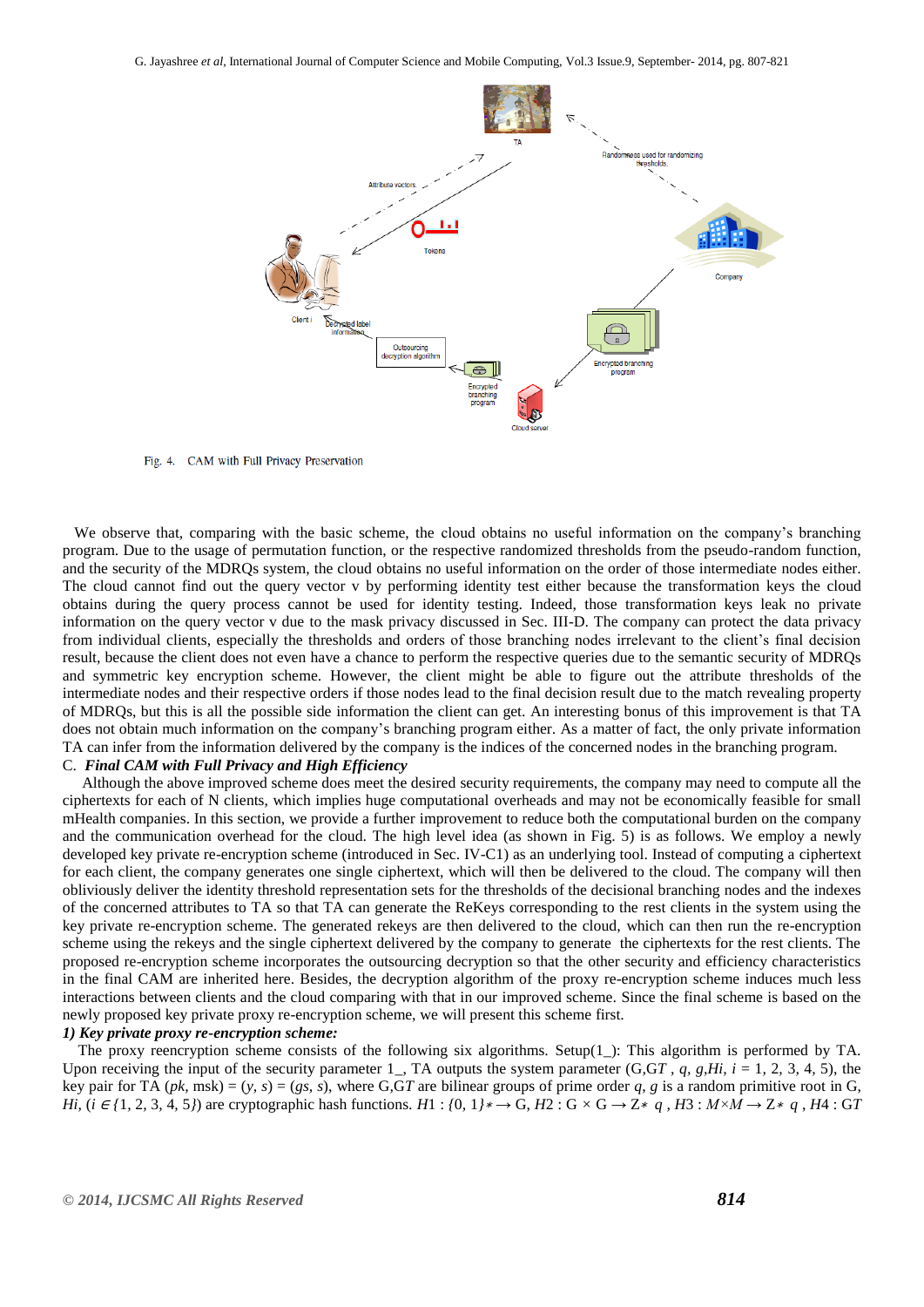*→M×M*, and *H*5 : G*×M×M→* G. The system parameter is included in the following algorithms implicitly. Ext(id*,* msk): This algorithm is performed by TA and a client. Upon receiving the input of an identity id, the client first picks a random number *z* <sup>∈</sup> Z<sup>∗</sup> *q* , computes *u*1 =*H*1(id)*z* and sends to TA. TA outputs the transformation key corresponding to id: *u*2 = *us* 1 where *s* = msk and sends it back to the client. Then the client computes his private key  $skid=u1=z2=H1(id)zsz-1=H1(id)s$ . We note that TA obtains no information on the client identity because *H*1(id)*z* is just a random group element under random oracle model. The transformation key can be publicly distributed due to the same reason [25].

 ReKey(id1*,* id2*,* msk): This algorithm is performed by TA. Upon receiving the request from delegator *D* of re-encryption from id1 to id2, it first runs the Ext algorithm on id2 to generate skid2 . Then it outputs the re-encryption key from id1 to id2:  $rkid1$ ; $id2 = (rk(1) id1$ ; $id2, rk(2) id1$ ; $id2) = (H1(id1)s \cdot gH2(kid2)/Nid1$ ; $id2)$ , $Nid1$ ; $id2)$  where  $Nid1$ ; $id2$  is a random element from G. Enc(id*,m*): This algorithm is performed by the company. Upon receiving the input *m* ∈*M*, an identity id, it outputs the ciphertext  $C = (c1, c2, c3)$ , where  $r = H3(m/|\sigma)$ ,  $c1 = gr$ ,  $c2 = (\sigma/|m) \bigoplus H4(e(H(i)d), y)r$ ,  $c3 = H5(c1/|c2)r$  where  $\sigma$  is a random element from *M*, the message space. ReEnc(*C*id1, *rk*id1*;*id2): This algorithm is performed by the proxy. Upon receiving the input of an original ciphertext *C*id1 = (*c*1*, c*2*, c*3) under identity id1, and a re-encryption key *rk*id1*;*id2 from id1 to id2, if  $e(c1, H5(c1)/(c2)) = e(g, c3)$  holds, then it outputs the re-encrypted ciphertext Cid2 = (c'1, c2, c'3, c4) with c'1 = e(g, c1), c'3 =  $e(c1, rk(1)$  id1*;*id2), and  $c4 = rk \cdot id1$ *;*id2. Otherwise, it outputs  $\perp$ . Dec(skid, Cid): This algorithm is performed by a client. Upon receiving the input of a ciphertext *C*id under id, and a private key skid, the algorithm is shown as follows.

## 1) If  $C_{id}$  is an original ciphertext  $(c_1, c_2, c_3)$ , compute

 $c_2 \oplus H_4(e(\mathsf{sk}_{\mathsf{id}}, c_1)) = (\sigma || m) \oplus H_4(e(H_1(\mathsf{id}), y)^r)$  $\oplus H_4(e(H_1(\text{id})^s, g^r) = \sigma || m$ 

If  $c_1 = g^{H_3(\sigma||m)}$  and  $c_3 = H_5(c_1||c_2)^{H_3(\sigma||m)}$  both hold, output *m*; otherwise, output *⊥*.

 $\overline{2}$ If C is a re-encrypted ciphertext  $(c'_1, c_2, c'_3, c_4)$  (assume that the receiver of the re-encrypted ciphertext is id'), compute

$$
H_4\left(\frac{c_3'}{c_1'H_2(sk_{\mathsf{id}'}||c_4)}\right) \oplus c_2
$$
  
= 
$$
H_4\left(\frac{e(y,H_1(\mathsf{id})^r) \cdot e(g,g)^{r \cdot H_2(sk_{\mathsf{id}'}||N_{\mathsf{id},\mathsf{id}'})}}{(e(g,g)^r)^{H_2(sk_{\mathsf{id}'}||N_{\mathsf{id},\mathsf{id}'})}}\right)
$$
  
If  $c_1' = e(g,g)^{H_3(\sigma||m)}$  holds, output  $m$ ; otherwise  
output  $\perp$ .

#### *2) Final CAM with Full Privacy and High Efficiency:*

 With the above newly-proposed key private proxy re-encryption, we are now ready to design our highly efficient CAM with full privacy. Setup: This algorithm is performed by TA, which runs the Setup algorithm of the proxy re-encryption scheme and publish the respective system parameters. Store: This algorithm is performed by the company. Let PRF(*s*0*, i*) and PRF(*s*1*, i*) be two pseudo-random functions which take as inputs a secret key *sj*,  $j \in \{0, 1\}$  and an *i*, i.e., PRF :  $\{0, 1\} \times [1, N * k] \rightarrow \{0, 1\}$ 1*}C*+*C ′* , where N denotes the maximum number of the clients accessing the company's data in a time slot. The company first computes  $\delta(0)$  ij = PRF(s0, (i-1)\*k+j),  $\delta(1)$  ij = PRF(s1, (i-1)\*k+j) and  $\delta ij = \delta(1)$  ij +  $\delta(0)$  ij, where  $j \in [1, k]$ . For  $j \in [1, k]$ , the company obtains all the identity representation set *S*[0*;tj*+*\_ij* ] and *S*[*tj*+*\_ij*+1*;Max′*]. Let Q be a random permutation of the set  $[1, k] = (1, 2, \dots, k)$  with  $Q[1] = 1$ . The company delivers PRF(*s*0*, ·*),  $\{t\} + \delta t\}$ , aj  $\{t \in [1, N], j \in [1, k]\}$  and Q to TA, which computes the identity representation set as the company does. For  $j \in [1, k]$ , TA runs the ReKey(id1, id2, msk) algorithm on id1  $\epsilon S[0, t]$  ii and id2  $\epsilon S[0, t]$  ii 1) and id2  $\epsilon S[t]$  iii 1,  $Max \text{ and } id2 \epsilon S[t]$  iii 1,  $Max \text{ and } id2 \epsilon S[t]$  iii 1,  $Max \text{ and } id2 \epsilon S[t]$ representation sets might not have the identical number of elements, the rekey generation process can simply start from the first identity element of both sets until the set containing fewer identities exhausts all its identity elements. TA then returns all the generated rekeys according to the permuted order Q[*j*] to the cloud.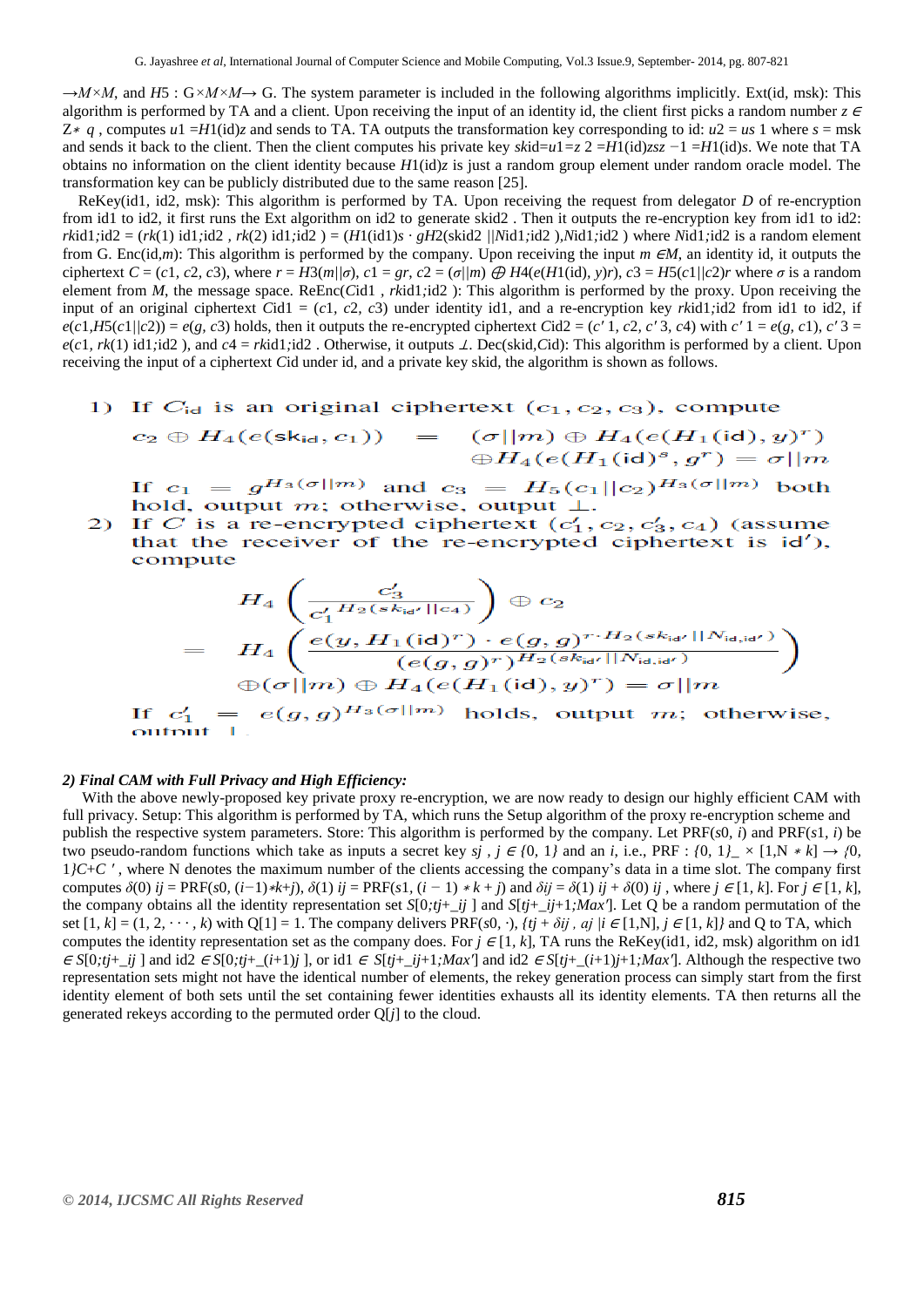

#### Fig. 5. Final CAM with Full Privacy and High Efficiency

Query: The client delivers his index *i* to the cloud which will then return the respective ciphertext. The client can either download all the ciphertexts and transformation key and perform the rest decryption steps, or he could start to run Dec(skid, Cid), where id  $\epsilon$  *S*[0*;t*1+ *i*1] or *S*[*t*1+ *i*1+1*;Max*<sup>*n*</sup>] to decrypt from p1 and then download the ciphertext and the transformation key for the next node according to the decryption result. If he chooses the latter approach, then he only needs to access the ciphertext corresponding to a path from the root node to a leaf node instead of all the ciphertexts for all nodes in the directed branching tree. However, in so doing, the client has to access the cloud multiple times proportional to the length of the path. Compared with the first improvement, the cloud does not need to perform any computation when it interacts with the client in this case because the client alone can complete all the necessary decryption steps. On the other hand, the client does not need to compute any bilinear map since the bilinear operation has already been completed by the cloud due to the preprocessing step in the ReEnc(*C*id1 *, rk*id1*;*id2 ) algorithm as shown in subsection IV-C1.

#### **V. SECURITY ANALYSIS AND PERFORMANCE EVALUATION**

#### *A. Security*

 In our CAM, we observe that the cloud obtains no information on either the individual query vector v or the company diagnostic branching program as in our first improvement. The cloud obtains no information on the company's branching program due to the semantic security of the proxy reencryption and symmetric key encryption scheme. The secrecy of the ciphertexts in the encryption schemes guarantee that the cloud can neither find out the information attached to the leaf nodes nor the order or the thresholds of intermediate branching nodes. The key privacy guarantees that the cloud obtains no useful information on the branching program while completing all the computationally intensive encryption operations for the company. As in the first improvement, the transformation key contains no information on a client's query vector v due to he mask privacy, which defeats the cloud's attack through the identity testing.



Fig. 6. TA computation for rekey generation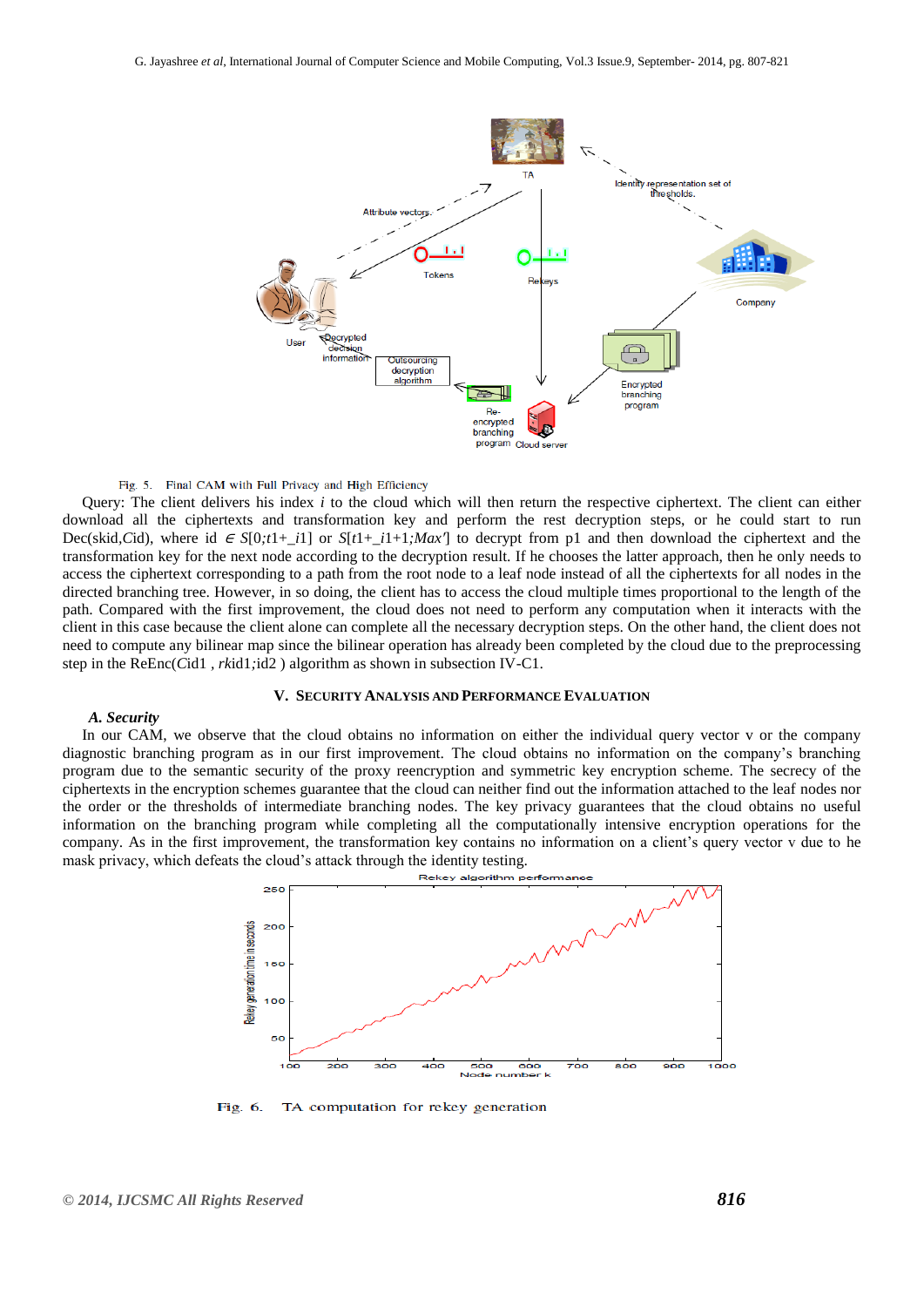Moreover, a client can only gain information on his decision result and certain side information on the relevant nodes leading to his decision result as in the first improvement, which we consider to be reasonable since we commonly know that a doctor usually informs his patients their medical information in practice. On the other hand, the trusted authority and the company have the motivation to collude to obtain information on the client query vector v. However, this attack cannot succeed because TA obtains no information during the private key generation process as stated in the Ext algorithm of Sec. IV-C1 and all the individual decryption is done on clients' devices. We note that TA in our final CAM can only infer from the indices of relevant nodes of the branching program delivered by the company just as in the first improvement. We have also carried out formal analysis in the appendix to show that our proposed key private re-encryption scheme is secure and privacy-preserving under random oracle model and under decisional bilinear Diffie-Hellman (DBDH) assumption, and demonstrate that our CAM can indeed achieve our design goal.

#### *B. Efficiency*

 To assess our CAM, we conduct a few experiments. We used a laptop with a 2.4 GHz processor with a 4GB of RAM to simulate the cloud server and the company, and 1 GHz AMR-based iPhone with 512MB RAM to simulate a client. All the timing reported below are averaged over 100 randomized runs. We assume a maximum of  $k = 1000$  nodes in the branching program, which can express most complicated decision support systems as used in the MediNet [32] with 31 nodes (Fig. 2). The attribute vector has a maximum of  $n = 50$  attributes, which contain much richer information than the MediNet project with four attributes. We use the benchmark results from the PBC library [49] for our evaluation.



Fig. 7. Comparison of company computations in our two improved CAM designs



Comparison of company communication overheads in our two Fig. 8. improved CAM designs

 In the final CAM, all the costly operations for the company is the computation of the ciphertexts delivered to the cloud. All the company needs to perform are the first level encryption in the proxy re-encryptions and the rest symmetric key encryptions, which basically consist of a hash computation and an XOR operation. The symmetric key encryption is far less computationally intensive than the public encryption scheme, and the computational cost of the company is determined by the first level encryption. For each node p*i*,  $i \in [1, k]$ , the company is required to generate at most  $2\log(Max') = 2(C + C')$  first level ciphertexts since the two randomized intervals can be represented by 2log(*Max′*) identities. Assuming *C* = 32 (which provides high enough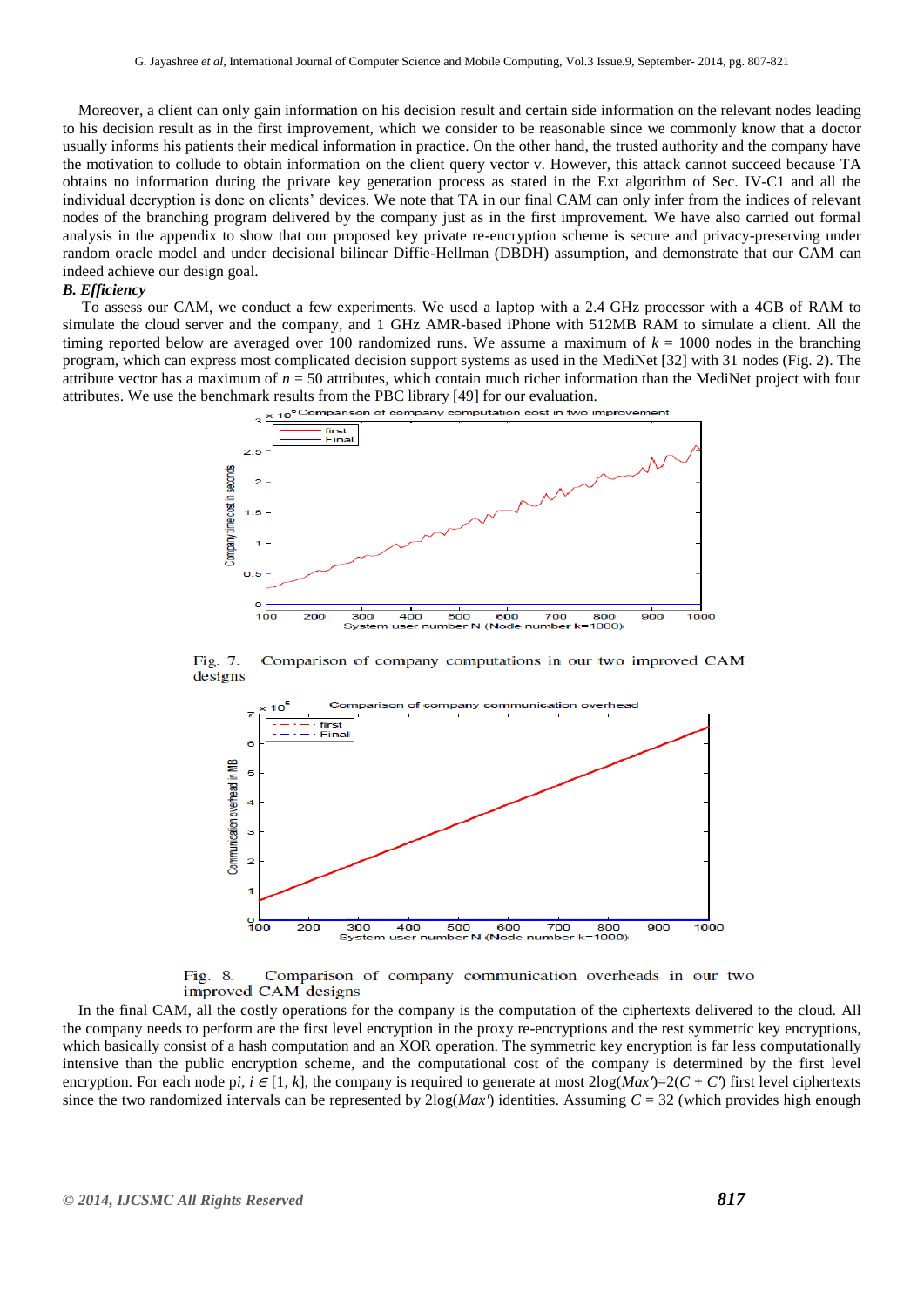precision for the medical measurements), then  $C' = 80$  is enough to statistically hide the original data [50]. For each node, the company is required to perform at most  $2(32+80) = 224$  first level encryptions, each of which contains one bilinear pairing and two exponentiation operations when only CPA security is considered, which takes a modern 64-bit PC roughly 24 ms [49] to complete. Therefore, it takes roughly 5.4s for the company to complete an encryption for a branching node. Since our branching program has a maximum of  $k = 1000$  nodes, it takes less than two hours to generate the ciphertexts for the entire branching program. Fig. 7 shows the comparison between the computation of the company in the two improved CAM designs. The company's computation is linearly dependent on the number of clients while the cost in the final CAM is constant close to zero since all the company needs to accomplish is the initial encryption. The computation overhead of the company is reduced due to the usage of key private proxy re-encryption scheme.



Fig. 9. Overhead of the ReEnc algorithm in the cloud

 TA is required to generate rekeys for the identity representation sets for different users. Each run of ReKey(id1*,* id2*,* msk) algorithm costs TA three exponentiation operations. To generate key sets for different users, TA needs to perform at most  $2\log(Max')=2(C+C')=224$  rekey generations for each node. TA is required to compute  $2 * 1000(C+C) * 3=2000 * 336$ modular exponentiations for each client, which takes roughly 201.6s. Fig. 6 shows the computation of rekey generations of TA depending on the number of branching nodes. The cloud is required to generate the ciphertexts for clients by running the ReEnc algorithm. Each run of ReEnc algorithm costs the cloud exactly two pairing computations. For each client, the cloud needs to perform  $2 * log(Max) * k * 2 = 4 * (C+C) * k$  pairing computations. Therefore, the cloud needs to perform  $4 * (N-1) * (C+C') * k$ pairing computations in our CAM. Fig. 9 shows the computation of the cloud in our evaluation.

 The communications between the company and TA are low since the company only needs to deliver the description of a pseudo-random function and permutation function, and N <sup>∗</sup> *k* randomized thresholds to TA. The company needs to deliver two field elements (which are roughly 2KB long), i.e., the seeds of the pseudo-random function and permutation function, which are sufficient enough for the description of the pseudo-random function assuming they have already agreed on which family of pseudo-random functions they are using. Each randomized threshold is 112-bit long, and the company needs to deliver roughly 112KB to TA for each client in CAM. We note all this workload can be done offline and transparent to a client. However, the company needs to generate the ciphertexts for all clients and transfer them to the cloud. The individual ciphertext consists of 2log(*Max′*) <sup>∗</sup> *k*=2(*C* +*C′*)*k* BF-IBE ciphertext, each of which is composed of three group elements. Therefore, the communication overhead of the company is composed of 2000 <sup>∗</sup> 112 <sup>∗</sup> 3*n* group elements in the first improvement while the company only needs to deliver 2000 <sup>∗</sup> 112 <sup>∗</sup> 3 group elements (for the first level ciphertext generation at the setup phase) and the other 112KB for each client in the final CAM. Fig. 8 shows the comparison between the company communication overhead in two improved CAM designs. We observe that the communication overhead is significantly reduced in the final CAM.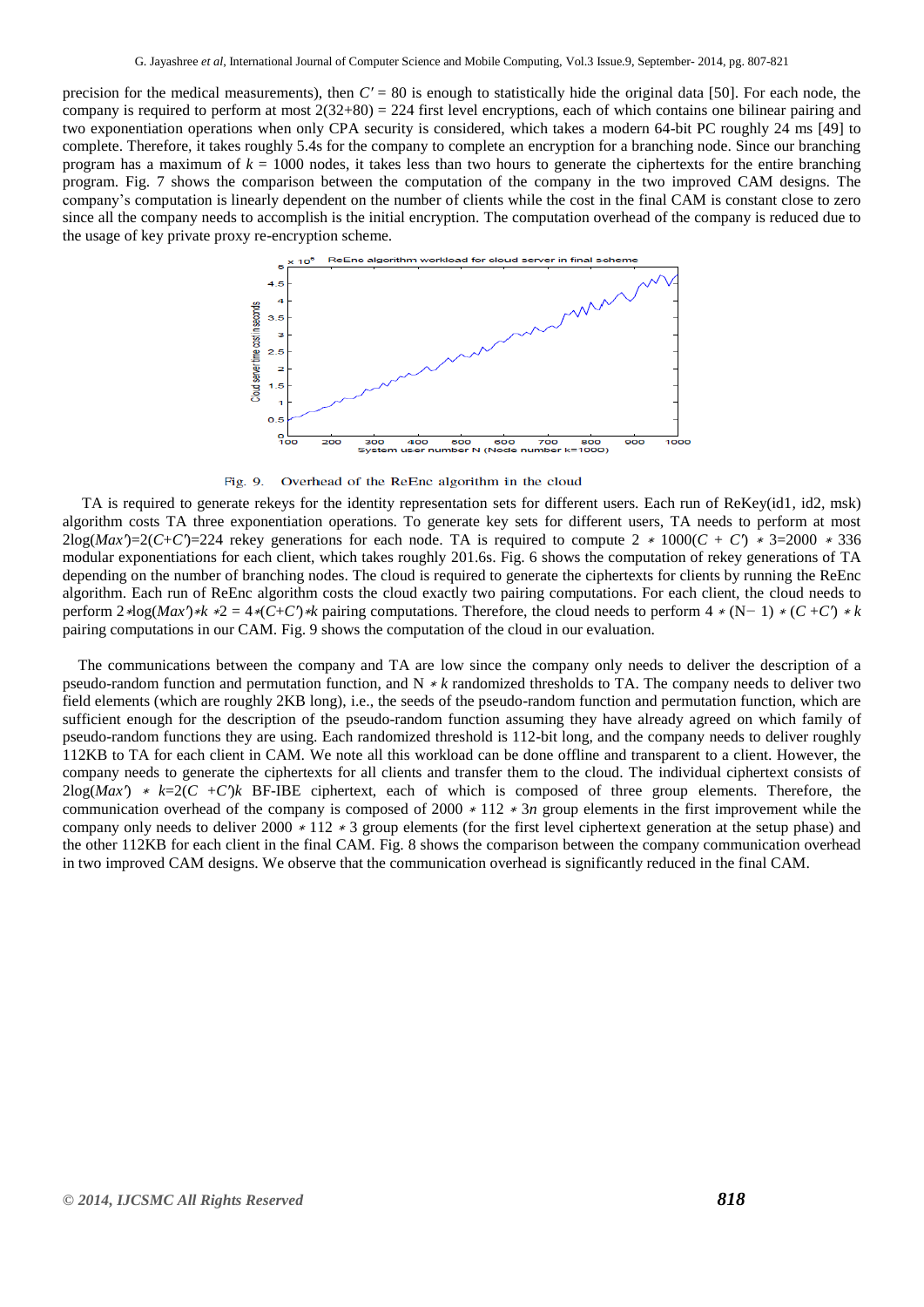

Workload of Individual Token Generation Fig. 10.



Workload of Individual Query Fig. 11.

 Each client needs to complete *n* homomorphic encryptions and decryptions before he can obtain his private key set. The client needs to compute three modular exponentiations for each round of homomorphic encryption and decryption. The client is required to run at most  $2n \log(Max') = 2k(C + C')$  instances of Ext(id, msk) algorithm, each of which takes the client two exponentiation computations. Assuming the identical parameters as in the above, it will take the client  $100*112*2+50*3$ exponentiation computations when  $n = 50$  to get all the private keys, which takes roughly 18 minutes to complete the computation. Fig. 10 shows the computation and communication overhead for a client. The individual decryption time is short since the individual decision process generally forms a path from the root node to one's leaf node. Therefore, each client only needs to perform roughly 2log(*Max′*) log *k* times of Dec(skid*,C*id) algorithm. When only CPA security is considered, each Dec(skid*,C*id) algorithm requires at most 2log(*Max′*) log *k*=2\*112\*10\*0.3ms=0.7s to complete. The total computation time for the client is no more than 19 minutes in our setting when  $n = 50$  and  $k = 1000$ . The client needs to receive k randomized thresholds from the cloud and delivers at most  $2k \log(Max') = 2k(C + C')$  group elements to TA. The communication overhead contains roughly 225MB data assuming a 1024-bit prime modular is used for the underlying group when  $k = 1000$ . It only takes several seconds to deliver those information if the current 802.11 cards operate at hundreds of Megabits per second depending on signal quality. Fig. 11 shows the individual computation and communication overhead in the final CAM.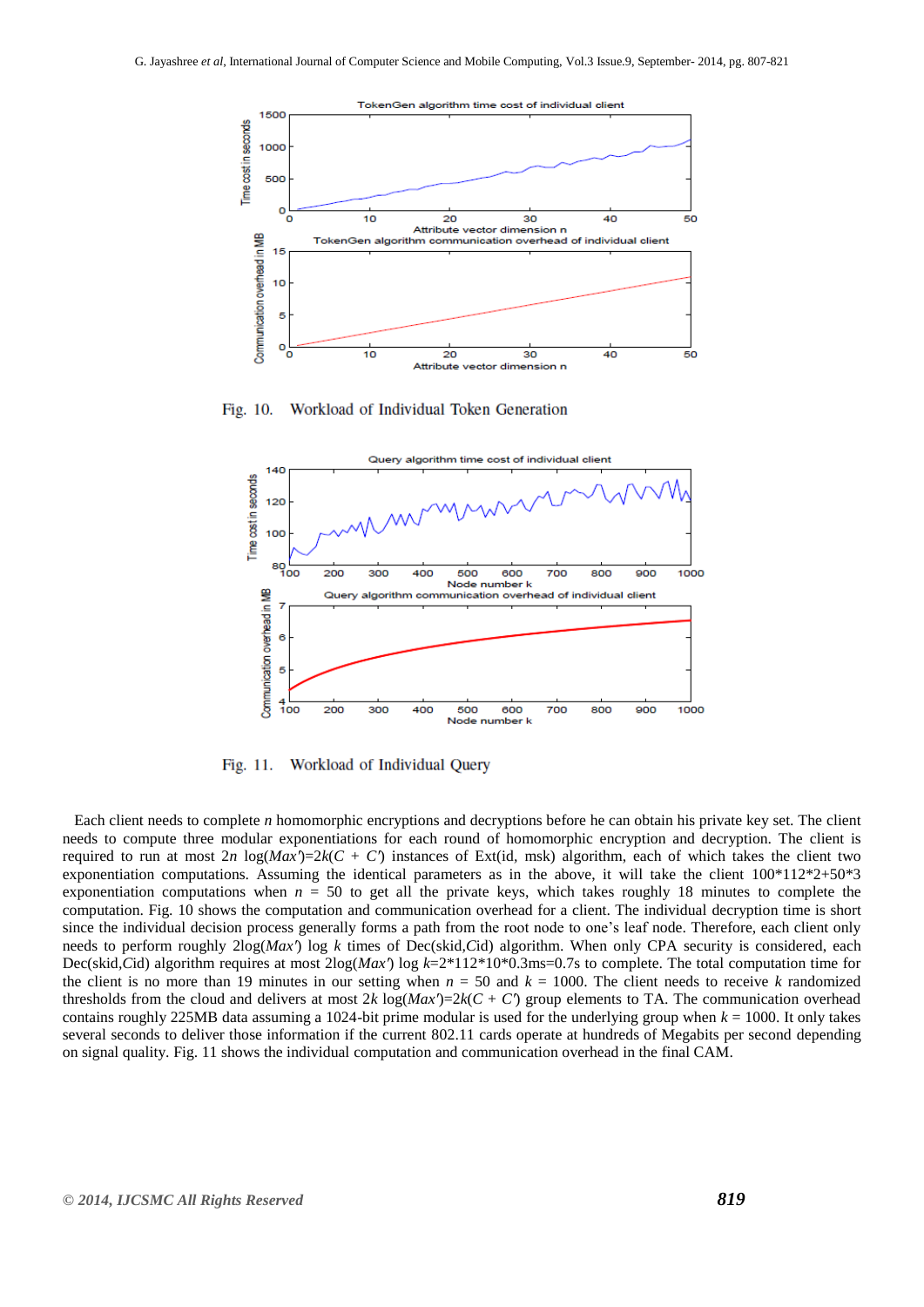#### **CONCLUSION AND OPEN PERFORMANCE**

 In this paper, we design a cloud-assisted privacy preserving mobile health monitoring system, called CAM, which can effectively protect the privacy of clients and the intellectual property of mHealth service providers. To protect the clients' privacy, we apply the anonymous Boneh-Franklin identity based encryption (IBE) in medical diagnostic branching programs. To reduce the decryption complexity due to the use of IBE, we apply recently proposed decryption outsourcing with privacy protection to shift clients' pairing computation to the cloud server. To protect mHealth service providers' programs, we expand the branching program tree by using the random permutation and randomize the decision thresholds used at the decision ranching nodes. Finally, to enable resource constrained mall companies to participate in mHealth business; our CAM design helps them to shift the computational burden to the cloud by applying newly developed key private proxy re-encryption technique. Our CAM has been shown to achieve the design objective.

#### **REFERENCES**

[1] P. Mohan, D. Marin, S. Sultan, and A. Deen, "Medinet: personalizing the self-care process for patients with diabetes and cardiovascular disease using mobile telephony." Conference Proceedings of the International Conference of IEEE Engineering in Medicine and Biology Society, vol. 2008, no. 3, pp. 755–758. [Online]. Available: http://www.ncbi.nlm.nih.gov/pubmed/19162765

[2] A. Tsanas, M. Little, P. McSharry, and L. Ramig, "Accurate telemonitoring of parkinson's disease progression by noninvasive speech tests," Biomedical Engineering, IEEE Transactions on, vol. 57, no. 4, pp. 884– 893, 2010.

[3] G. Clifford and D. Clifton, "Wireless technology in disease management and medicine," Annual Review of Medicine, vol. 63, pp. 479–492, 2012.

[4] L. Ponemon Institute, "Americans' opinions on healthcare privacy, available: http://tinyurl.com/4atsdlj," 2010.

[5] A. V. Dhukaram, C. Baber, L. Elloumi, B.-J. van Beijnum, and P. D. Stefanis, "End-user perception towards pervasive cardiac healthcare services: Benefits, acceptance, adoption, risks, security, privacy and trust," in PervasiveHealth, 2011, pp. 478–484.

[6] M. Delgado, "The evolution of health care it: Are current u.s. privacy policies ready for the clouds?" in SERVICES, 2011, pp. 371–378.

[7] N. Singer, "When  $2+2$  equals a privacy question," New York Times, 2009.

[8] E. B. Fernandez, "Security in data intensive computing systems," in Handbook of Data Intensive Computing, 2011, pp. 447– 466.

[9] A. Narayanan and V. Shmatikov, "Myths and fallacies of personally identifiable information," Communications of the ACM, vol. 53, no. 6, pp. 24–26, 2010.

[10] P. Baldi, R. Baronio, E. D. Cristofaro, P. Gasti, and G. Tsudik, "Countering gattaca: efficient and secure testing of fullysequenced human genomes," in ACM Conference on Computer and Communications Security, 2011, pp. 691–702.

[11] A. Cavoukian, A. Fisher, S. Killen, and D. Hoffman, "Remote home health care technologies: how to ensure privacy? build it in: Privacy by design," Identity in the Information Society, vol. 3, no. 2, pp. 363–378, 2010.

[12] A. Narayanan and V. Shmatikov, "Robust de-anonymization of large sparse datasets," in Security and Privacy, 2008. SP 2008. IEEE Symposium on. IEEE, 2008, pp. 111–125.

[13] ——, "De-anonymizing social networks," in IEEE Symposium on Security and Privacy. IEEE Computer Society, 2009, pp. 173–187.

[14] I. Neamatullah, M. Douglass, L. Lehman, A. Reisner, M. Villarroel, W. Long, P. Szolovits, G. Moody, R. Mark, and G. Clifford, "Automated de-identification of free-text medical records," BMC medical informatics and decision making, vol. 8, no. 1, p. 32, 2008.

[15] S. Al-Fedaghi and A. Al-Azmi, "Experimentation with personal identifiable information," Intelligent Information Management, vol. 4, no. 4,pp. 123–133, 2012.

[16] J. Domingo-Ferrer, "A three-dimensional conceptual framework for database privacy," Secure Data Management, pp. 193– 202, 2007.

[17] T. Lim, Nanosensors: Theory and Applications in Industry, Healthcare, and Defense. CRC Press, 2011.

[18] X. Zhou, B. Peng, Y. Li, Y. Chen, H. Tang, and X. Wang, "To release or not to release: evaluating information leaks in aggregate human-genome data," Computer Security–ESORICS 2011, pp. 607–627, 2011.

[19] R. Wang, Y. Li, X. Wang, H. Tang, and X. Zhou, "Learning your identity and disease from research papers: information leaks in genome wide association study," in Proceedings of the 16th ACM conference on Computer and communications security. ACM, 2009, pp. 534–544.

[20] P. Ohm, "Broken promises of privacy: Responding to the surprising failure of anonymization," UCLA Law Review, vol. 57, p. 1701, 2010.

[21] P. Institute, "Data loss risks during downsizing," 2009.

[22] P. Dixon, "Medical identity theft: The information crime that can kill you," in The World Privacy Forum, 2006, pp. 13–22.

[23] K. E. Emam and M. King, "The data breach analyzer," 2009, [Available at: http://www.ehealthinformation.ca/dataloss